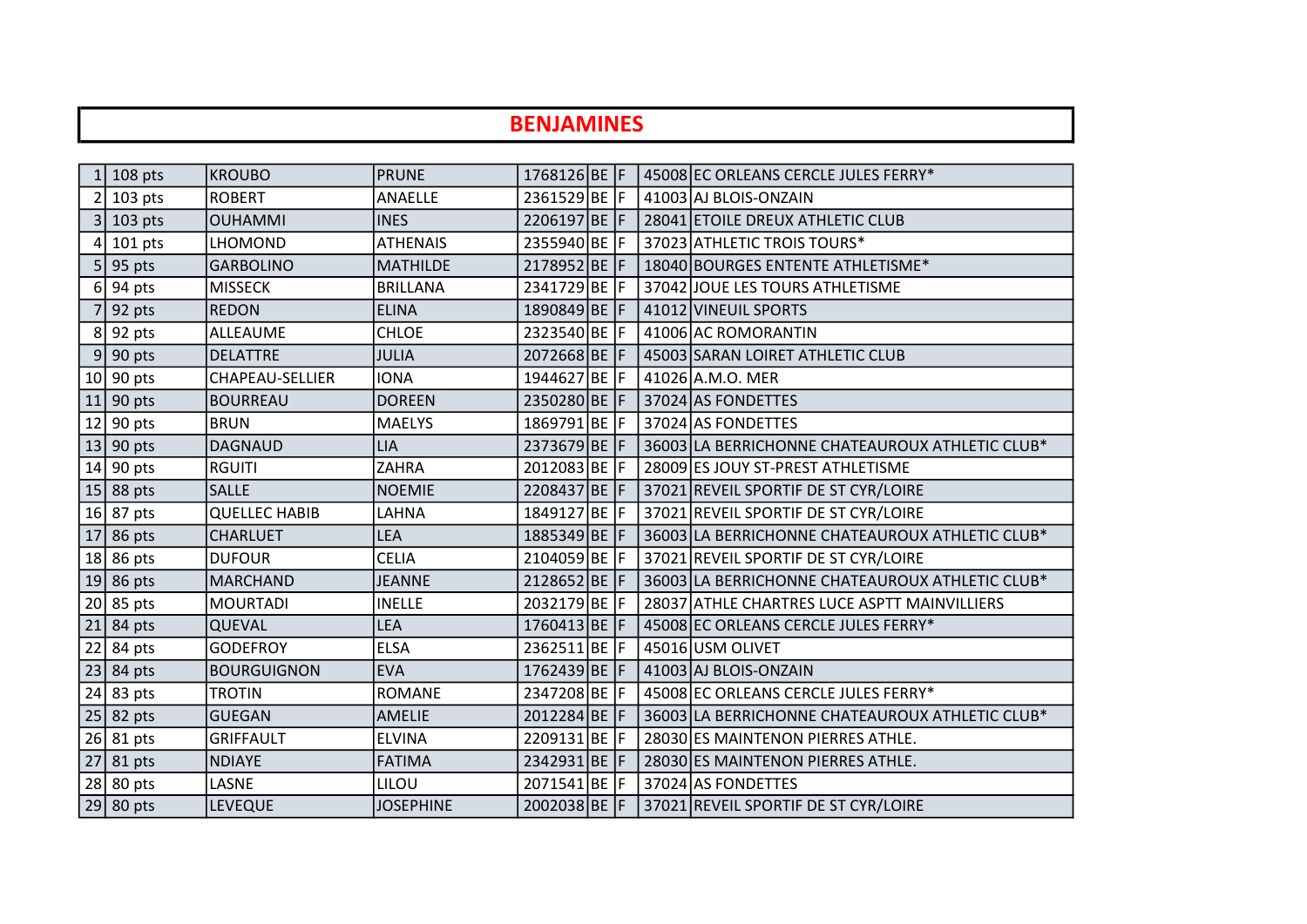|    | 30 80 pts   | <b>CHEVALIER</b>  | <b>FAUSTINE</b> | 1819102 BE F |  | 28030 ES MAINTENON PIERRES ATHLE.               |
|----|-------------|-------------------|-----------------|--------------|--|-------------------------------------------------|
| 31 | 80 pts      | <b>MANJOUJ</b>    | <b>MALAK</b>    | 2329524 BE F |  | 28041 ETOILE DREUX ATHLETIC CLUB                |
| 32 | 79 pts      | <b>BOUTET</b>     | <b>ALICIA</b>   | 2419974 BE F |  | 45016 USM OLIVET                                |
| 33 | 79 pts      | <b>MOUTARAMIN</b> | <b>NORAH</b>    | 2215739 BE F |  | 45016 USM OLIVET                                |
| 34 | 79 pts      | <b>GUERIN</b>     | YLANA           | 2359524 BE F |  | 45008 EC ORLEANS CERCLE JULES FERRY*            |
| 35 | 79 pts      | <b>CAILLE</b>     | <b>MELINE</b>   | 1996874 BE F |  | 37038 ASSOCIATION COUREURS DE LOCHES            |
| 36 | 79 pts      | <b>THIERRY</b>    | ALYSSA          | 2144312 BE F |  | 37024 AS FONDETTES                              |
| 37 | 78 pts      | <b>BOUCHER</b>    | <b>INES</b>     | 2148184 BE F |  | 18033 SAINT-AMAND-MONTROND BOISCHAUT ATHLETIC   |
|    | 38 78 pts   | CATELAN           | <b>ANA</b>      | 1875398 BE F |  | 18040 BOURGES ENTENTE ATHLETISME*               |
| 39 | 77 pts      | <b>MARCHAND</b>   | <b>LOUISE</b>   | 2339888BE F  |  | 28017 AC CLOYES                                 |
|    | 40 77 pts   | SAINSON           | ANDREANE        | 2323889 BE F |  | 36003 LA BERRICHONNE CHATEAUROUX ATHLETIC CLUB* |
| 41 | 77 pts      | <b>BAUDRY</b>     | <b>JULIETTE</b> | 1889457 BE F |  | 28009 ES JOUY ST-PREST ATHLETISME               |
| 42 | 76 pts      | <b>MOUHNI</b>     | <b>AMINA</b>    | 2190282BE F  |  | 37042 JOUE LES TOURS ATHLETISME                 |
| 43 | 76 pts      | <b>JOUBERT</b>    | <b>ANAE</b>     | 2353463 BE F |  | 28017 AC CLOYES                                 |
| 44 | 76 pts      | <b>BOUDON</b>     | <b>ELISE</b>    | 1969425 BE F |  | 41003 AJ BLOIS-ONZAIN                           |
|    | $45$ 76 pts | <b>KIROUANI</b>   | <b>WISSEME</b>  | 2416675 BE F |  | 41006 AC ROMORANTIN                             |
|    | $46$ 75 pts | <b>LECOINTRE</b>  | <b>LISE</b>     | 1768626BE F  |  | 45008 EC ORLEANS CERCLE JULES FERRY*            |
| 47 | 74 pts      | <b>THEBAULT</b>   | LOUANA          | 1617937 BE F |  | 45011 USM MONTARGIS                             |
| 48 | 74 pts      | <b>VILLETTE</b>   | <b>ALIX</b>     | 2398584 BE F |  | 18040 BOURGES ENTENTE ATHLETISME*               |
|    | $49$ 74 pts | <b>NOURIGAT</b>   | <b>ANNE</b>     | 1967472 BE F |  | 36003 LA BERRICHONNE CHATEAUROUX ATHLETIC CLUB* |
| 50 | 73 pts      | MAHE-BROUARD      | <b>ROSE</b>     | 2083318 BE F |  | 28030 ES MAINTENON PIERRES ATHLE.               |
| 51 | 73 pts      | <b>FIORE</b>      | <b>LILI</b>     | 1980426 BE F |  | 37021 REVEIL SPORTIF DE ST CYR/LOIRE            |
| 52 | 73 pts      | LAWRY-BRUNE       | EMA-LOU         | 2079019 BE F |  | 45008 EC ORLEANS CERCLE JULES FERRY*            |
| 53 | 73 pts      | <b>SAMEDY</b>     | <b>SHELSEA</b>  | 2418878 BE F |  | 45011 USM MONTARGIS                             |
| 54 | 72 pts      | ARAFATE-ROSSIGNON | <b>ALIYA</b>    | 1978990 BE F |  | 37039 SAINT PIERRE-MONTLOUIS ATHLE*             |
| 55 | 72 pts      | <b>MICHEL</b>     | <b>AMELIE</b>   | 2006965 BE F |  | 41012 VINEUIL SPORTS                            |
|    | $56$ 72 pts | <b>SUBIRATS</b>   | <b>ROMANE</b>   | 2157929 BE F |  | 36003 LA BERRICHONNE CHATEAUROUX ATHLETIC CLUB* |
| 57 | 71 pts      | <b>SANS</b>       | <b>MARGAUX</b>  | 1699682 BE F |  | 41003 AJ BLOIS-ONZAIN                           |
| 58 | 71 pts      | LECARPENTIER      | RAPHAELLE       | 2078554 BE F |  | 41012 VINEUIL SPORTS                            |
|    | $59$ 71 pts | <b>RENARD</b>     | <b>OCEANE</b>   | 2343003 BE F |  | 18040 BOURGES ENTENTE ATHLETISME*               |
| 60 | 70 pts      | LASSAUSSOIS       | ADELAIDE        | 2306690 BE F |  | 28037 ATHLE CHARTRES LUCE ASPTT MAINVILLIERS    |
| 61 | 70 pts      | <b>GUERIN</b>     | LOANE           | 1973073 BE F |  | 28037 ATHLE CHARTRES LUCE ASPTT MAINVILLIERS    |
| 62 | 70 pts      | RETAILLEAU        | <b>MAYA</b>     | 1978252 BE F |  | 18040 BOURGES ENTENTE ATHLETISME*               |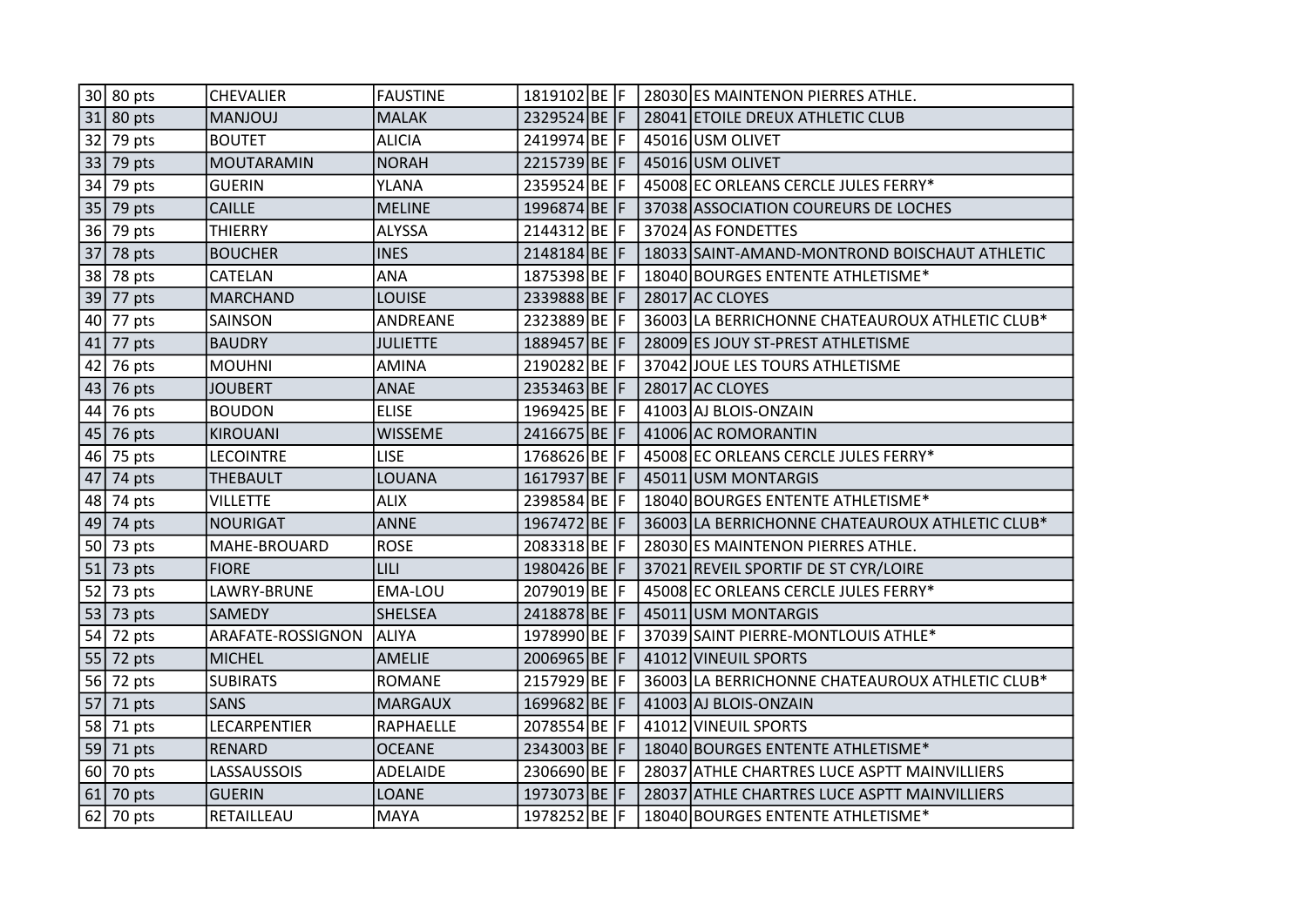|    | $63$ 70 pts | llewandowski            | <b>ELANA</b>          | 1698252 BE F |  | 41012 VINEUIL SPORTS                            |
|----|-------------|-------------------------|-----------------------|--------------|--|-------------------------------------------------|
| 64 | 70 pts      | LAUMONNIER              | <b>ELSA</b>           | 2118049 BE F |  | 37024 AS FONDETTES                              |
| 65 | 70 pts      | <b>ROBINSON</b>         | <b>JENA-LEE</b>       | 2310826 BE F |  | 41003 AJ BLOIS-ONZAIN                           |
| 66 | 70 pts      | <b>BOURDARAUD</b>       | LINA                  | 2292461 BE F |  | 41006 AC ROMORANTIN                             |
| 67 | 69 pts      | <b>GEORGET</b>          | <b>CAMILLE</b>        | 2292211 BE F |  | 36003 LA BERRICHONNE CHATEAUROUX ATHLETIC CLUB* |
| 68 | 69 pts      | TSEMO-NJOUONANG         | <b>ELISHA</b>         | 2213735 BE F |  | 37021 REVEIL SPORTIF DE ST CYR/LOIRE            |
| 69 | 68 pts      | <b>PHILIPPON</b>        | <b>MARYSE</b>         | 2271070 BE F |  | 37036 US RENAUDINE ATHLE CROSS                  |
| 70 | 68 pts      | CARACOTTE               | <b>MARIE</b>          | 2422788 BE F |  | 41003 AJ BLOIS-ONZAIN                           |
| 71 | 68 pts      | <b>MULLER</b>           | LOUNA                 | 1986354 BE F |  | 36003 LA BERRICHONNE CHATEAUROUX ATHLETIC CLUB* |
| 72 | 68 pts      | <b>PERCHERON</b>        | <b>JULIETTE</b>       | 2385453 BE F |  | 28009 ES JOUY ST-PREST ATHLETISME               |
| 73 | 68 pts      | PIAU                    | <b>MORGANE</b>        | 2345861 BE F |  | 28009 ES JOUY ST-PREST ATHLETISME               |
| 74 | 68 pts      | <b>LEROY</b>            | LILA                  | 2163818 BE F |  | 45009 J3 SPORTS AMILLY*                         |
| 75 | 67 pts      | <b>RIVIERE</b>          | <b>ANNA</b>           | 2343993 BE F |  | 41003 AJ BLOIS-ONZAIN                           |
| 76 | 67 pts      | <b>SANS</b>             | <b>ELSA</b>           | 1699677 BE F |  | 41003 AJ BLOIS-ONZAIN                           |
| 77 | 67 pts      | <b>LHOSTE</b>           | <b>EMMY</b>           | 2100886 BE F |  | 28037 ATHLE CHARTRES LUCE ASPTT MAINVILLIERS    |
| 78 | 67 pts      | <b>EKABERT ATYPAULT</b> | <b>KEREN</b>          | 2373806 BE F |  | 28037 ATHLE CHARTRES LUCE ASPTT MAINVILLIERS    |
| 79 | 67 pts      | <b>COLLIGNON</b>        | CAMILLE               | 2414265 BE F |  | 41026 A.M.O. MER                                |
| 80 | 67 pts      | <b>KOUFEIDJI</b>        | <b>GNEAHIO-KETSIA</b> | 2362406 BE F |  | 45011 USM MONTARGIS                             |
| 81 | 67 pts      | AZZOUZI GOUET           | LEINA                 | 2151944 BE F |  | 45003 SARAN LOIRET ATHLETIC CLUB                |
| 82 | 66 pts      | <b>BOULAY</b>           | <b>MANON</b>          | 1882230 BE F |  | 41013 ENTENTE VENDOME MAROLLES ATHLETISME *     |
| 83 | 66 pts      | <b>BEURY</b>            | <b>INAYA</b>          | 1712667 BE F |  | 37023 ATHLETIC TROIS TOURS*                     |
| 84 | 66 pts      | <b>VEYER</b>            | <b>NOEMIE</b>         | 2266049 BE F |  | 37021 REVEIL SPORTIF DE ST CYR/LOIRE            |
| 85 | 66 pts      | <b>TERNISIEN</b>        | <b>LOUISON</b>        | 1993801 BE F |  | 28009 ES JOUY ST-PREST ATHLETISME               |
| 86 | 66 pts      | SADRIJA                 | LEA                   | 1945473 BE F |  | 36003 LA BERRICHONNE CHATEAUROUX ATHLETIC CLUB* |
| 87 | 65 pts      | LE FOL                  | <b>MARIE</b>          | 2337199 BE F |  | 37024 AS FONDETTES                              |
| 88 | 65 pts      | <b>STEGMEIER LEBEAU</b> | <b>MARGAUX</b>        | 2388476 BE F |  | 37024 AS FONDETTES                              |
| 89 | 65 pts      | CLAVAULT                | <b>GAETANE</b>        | 2192413 BE F |  | 37023 ATHLETIC TROIS TOURS*                     |
| 90 | 65 pts      | <b>TOURE</b>            | FATOU                 | 2436090 BE F |  | 45003 SARAN LOIRET ATHLETIC CLUB                |
|    | $91$ 65 pts | <b>MACIAC</b>           | <b>CLARA</b>          | 2365362 BE F |  | 36014 EA ISSOUDUN                               |
|    |             |                         |                       |              |  |                                                 |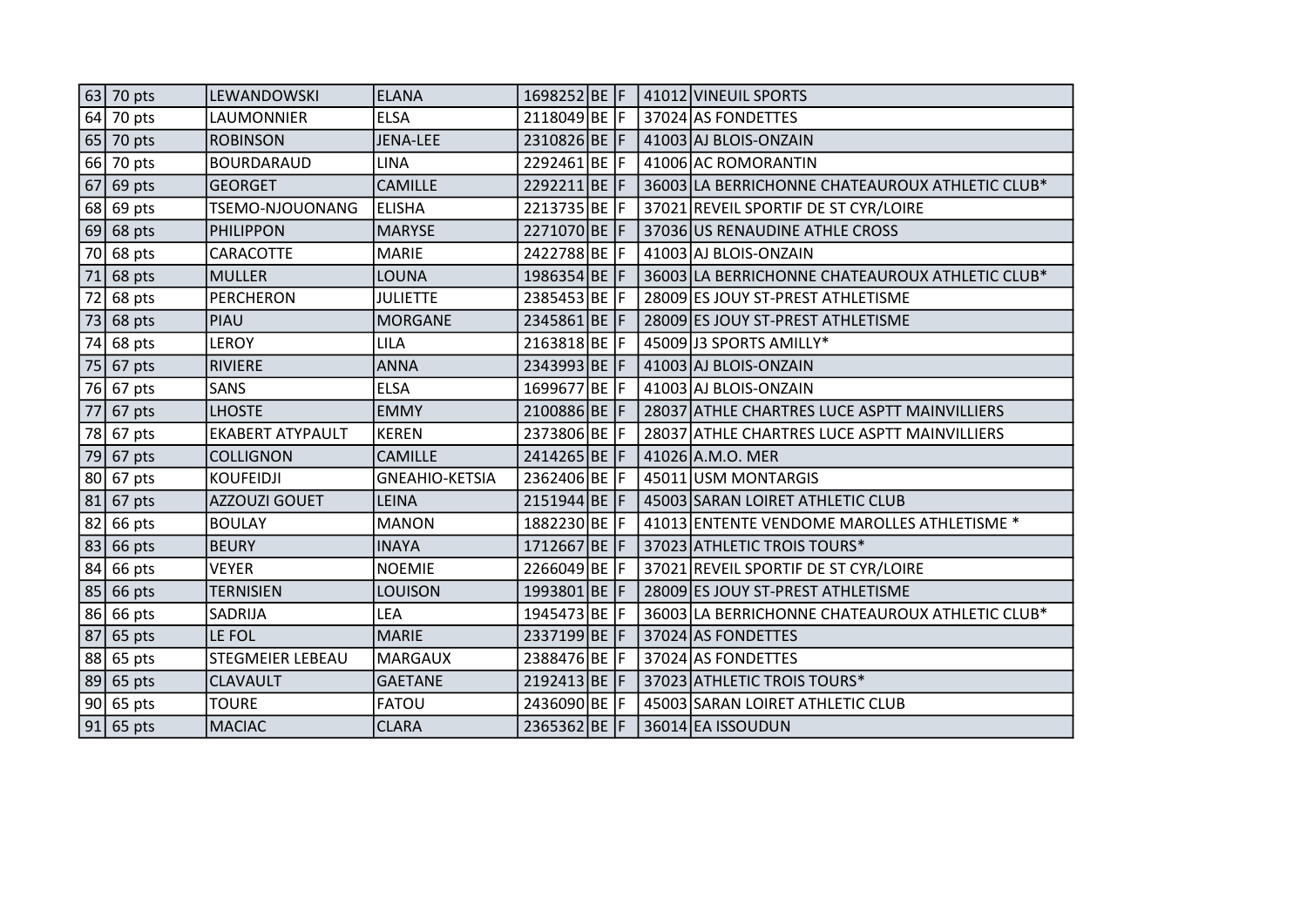## BENJAMINS

| $\mathbf{1}$    | 106 pts                   | BENAHMED                | <b>BILAL</b>    |  |  | 2371994 BE M 37016 AVENIR AMBOISE ATHLETISME              |
|-----------------|---------------------------|-------------------------|-----------------|--|--|-----------------------------------------------------------|
| $\overline{2}$  | 105 pts                   | <b>FALVISANER</b>       | <b>CELESTIN</b> |  |  | 2114523 BE M   45008 EC ORLEANS CERCLE JULES FERRY*       |
|                 | 3 <sup>1</sup><br>103 pts | <b>BOYER</b>            | <b>TITOUAN</b>  |  |  | 1695256 BE M 41003 AJ BLOIS-ONZAIN                        |
| 4               | $100$ pts                 | <b>CHEVALIER</b>        | TIMEO           |  |  | 1993376 BE M 28001 AAEE EPERNON                           |
|                 | 5 <sub>l</sub><br>99 pts  | <b>MONIER</b>           | <b>ALEXIS</b>   |  |  | 2204001 BE M 28001 AAEE EPERNON                           |
| 6               | 99 pts                    | <b>GROULT-JAOUEN</b>    | PAUL            |  |  | 2372348 BE M 45003 SARAN LOIRET ATHLETIC CLUB             |
| 7               | 95 pts                    | <b>VIOLETTE</b>         | <b>ANTONIN</b>  |  |  | 2220417 BE M 45003 SARAN LOIRET ATHLETIC CLUB             |
| 8               | 93 pts                    | <b>OUZRAOUI</b>         | MOHAMED AMINE   |  |  | 2071395 BE M 41003 AJ BLOIS-ONZAIN                        |
| 9               | 92 pts                    | <b>MONGNEHI</b>         | <b>KYLIANN</b>  |  |  | 2425632 BE M 37023 ATHLETIC TROIS TOURS*                  |
| 10 <sup>1</sup> | 91 pts                    | <b>MASLARD</b>          | LUCAS           |  |  | 2000981 BE M 41026 A.M.O. MER                             |
| 11              | 91 pts                    | <b>BOUTET</b>           | <b>PAUL</b>     |  |  | 1924089 BE M 41003 AJ BLOIS-ONZAIN                        |
| 12              | 90 pts                    | <b>GREFFEUILLE</b>      | LUCAS           |  |  | 1531603 BE M   45003 SARAN LOIRET ATHLETIC CLUB           |
| 13              | 90 pts                    | <b>EYOBO</b>            | <b>DAYAN</b>    |  |  | 2086888 BE M 37024 AS FONDETTES                           |
|                 | $14$ 90 pts               | <b>STERNE</b>           | LOAN            |  |  | 2358015 BE M 45008 EC ORLEANS CERCLE JULES FERRY*         |
|                 | $15$ 88 pts               | EL ATALATI-ROUASSI      | <b>HILAL</b>    |  |  | 2213981 BE M 41006 AC ROMORANTIN                          |
| 16              | 87 pts                    | <b>BOURRET-OLLIVIER</b> | <b>AMAURY</b>   |  |  | 2265124 BE M 28009 ES JOUY ST-PREST ATHLETISME            |
| 17              | 85 pts                    | <b>LONGERET</b>         | SAYAN           |  |  | 2371281 BE M 41026 A.M.O. MER                             |
| 18              | 84 pts                    | <b>BARBE</b>            | LOUIS           |  |  | 1978113 BE M 28009 ES JOUY ST-PREST ATHLETISME            |
| 19              | 84 pts                    | <b>CAGLAR</b>           | <b>TAYYIP</b>   |  |  | 1804576 BE M 41026 A.M.O. MER                             |
| 20              | 84 pts                    | <b>LHOTE</b>            | LILOUAN         |  |  | 1977715 BE M 28037 ATHLE CHARTRES LUCE ASPTT MAINVILLIERS |
| 21              | 83 pts                    | <b>LELIEVRE</b>         | <b>AXEL</b>     |  |  | 1874837 BE M 37021 REVEIL SPORTIF DE ST CYR/LOIRE         |
| 22              | 82 pts                    | <b>BOISSIERE</b>        | <b>JULES</b>    |  |  | 2345260 BE M   18040 BOURGES ENTENTE ATHLETISME*          |
| 23              | 82 pts                    | <b>HENAULT</b>          | <b>MATTEO</b>   |  |  | 2006880 BE M 41012 VINEUIL SPORTS                         |
|                 | $24$ 82 pts               | <b>PARTAIX</b>          | <b>CELESTIN</b> |  |  | 2287253 BE M 37023 ATHLETIC TROIS TOURS*                  |
| 25              | 81 pts                    | <b>GRATIANO</b>         | <b>COME</b>     |  |  | 2074511 BE M   45003 SARAN LOIRET ATHLETIC CLUB           |
|                 | $26$ 81 pts               | <b>MORINEAU</b>         | ALEXANDRE       |  |  | 2362573 BE M 45016 USM OLIVET                             |
| 27              | 81 pts                    | <b>AMAURY</b>           | <b>JULIEN</b>   |  |  | 2200792 BE M 45008 EC ORLEANS CERCLE JULES FERRY*         |
| 28              | 80 pts                    | <b>POITOU</b>           | <b>GABIN</b>    |  |  | 1790896 BE M 41003 AJ BLOIS-ONZAIN                        |
|                 | $29$ 80 pts               | <b>FIOLLEAU</b>         | <b>TEOZEN</b>   |  |  | 2006860 BE M 41016 CAM VALLEE DU CHER-CONTROIS            |
|                 |                           |                         |                 |  |  |                                                           |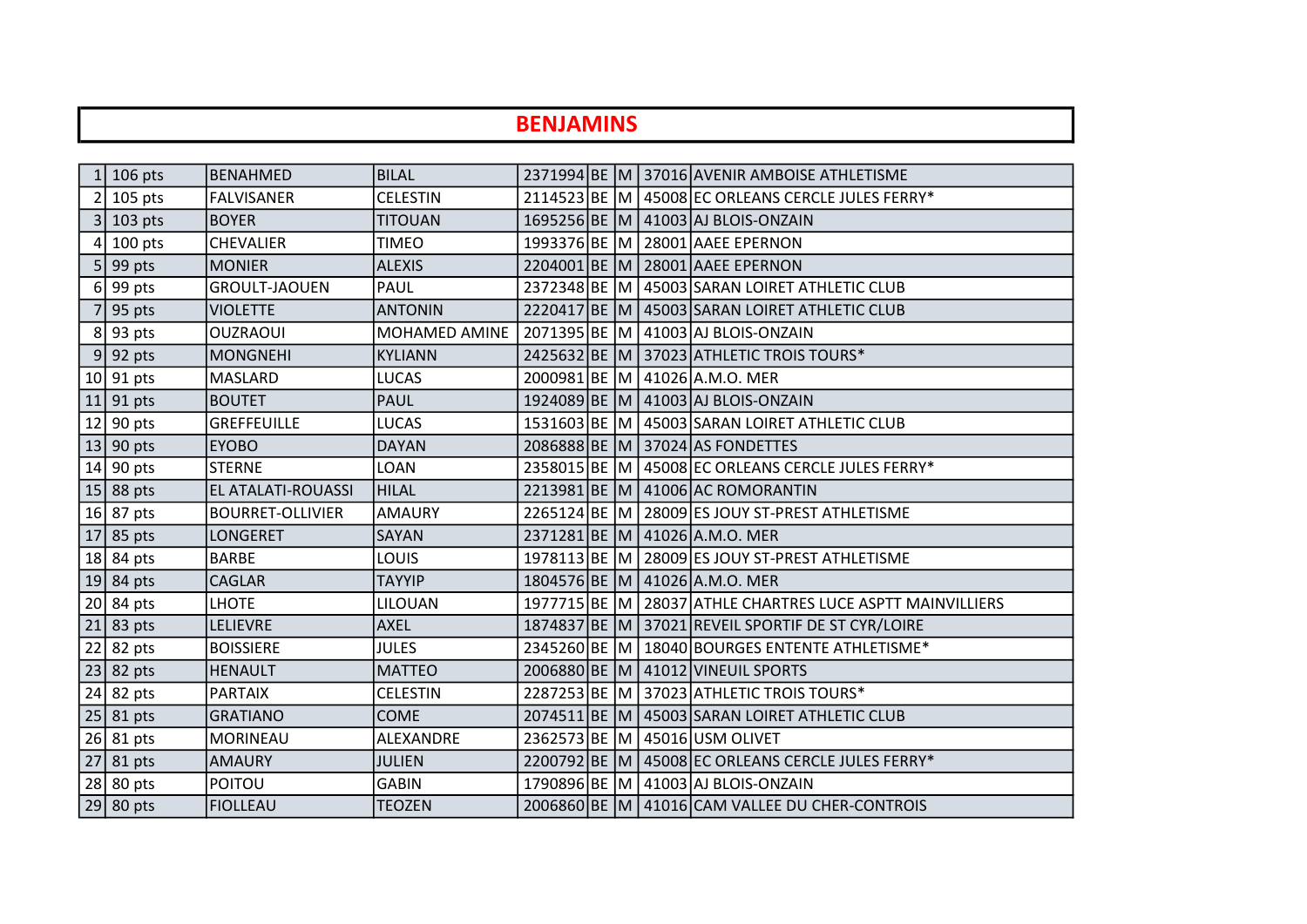|    | 30 80 pts   | <b>BRETAUDEAU</b>    | <b>MARTIN</b>   |              |  | 1865565 BE M 36003 LA BERRICHONNE CHATEAUROUX ATHLETIC CLUB* |
|----|-------------|----------------------|-----------------|--------------|--|--------------------------------------------------------------|
| 31 | 78 pts      | <b>KARA</b>          | <b>MIRAN</b>    |              |  | 2267459 BE M 45003 SARAN LOIRET ATHLETIC CLUB                |
| 32 | 78 pts      | <b>NGUIE SHOLLER</b> | <b>TIMEO</b>    |              |  | 2327100 BE M 18040 BOURGES ENTENTE ATHLETISME*               |
| 33 | 78 pts      | <b>COUVE</b>         | <b>AMBROISE</b> |              |  | 2226830 BE M 28037 ATHLE CHARTRES LUCE ASPTT MAINVILLIERS    |
| 34 | 77 pts      | <b>GOITA</b>         | <b>MOUSSA</b>   |              |  | 2264050 BE M   18040 BOURGES ENTENTE ATHLETISME*             |
| 35 | 77 pts      | <b>BONNIN</b>        | ALEXANDRE       |              |  | 2060914 BE M 36003 LA BERRICHONNE CHATEAUROUX ATHLETIC CLUB* |
| 36 | 77 pts      | <b>DONGUY</b>        | <b>PAULIN</b>   |              |  | 2210149 BE M 45011 USM MONTARGIS                             |
| 37 | 76 pts      | <b>GIRAULT</b>       | <b>PAUL</b>     |              |  | 2271252 BE M 41026 A.M.O. MER                                |
| 38 | 76 pts      | <b>ARTIGE</b>        | RAPHAEL         |              |  | 1781274 BE M 45016 USM OLIVET                                |
| 39 | 76 pts      | <b>JEGU</b>          | <b>ANTONIN</b>  |              |  | 2348814 BE M 37021 REVEIL SPORTIF DE ST CYR/LOIRE            |
|    | $40$ 76 pts | <b>HYMBERT</b>       | <b>ANTONIN</b>  |              |  | 1890746 BE M 36003 LA BERRICHONNE CHATEAUROUX ATHLETIC CLUB* |
| 41 | 75 pts      | <b>RANTY</b>         | <b>PAUL</b>     |              |  | 1924381 BE M   18039 VIERZON-VIGNOUX-FOECY ATHLE*            |
| 42 | 75 pts      | <b>ORLOWSKI</b>      | LOUIS           |              |  | 1869914 BE M 37024 AS FONDETTES                              |
| 43 | 74 pts      | <b>GODENNE</b>       | <b>TICIAN</b>   |              |  | 2045571 BE M 41026 A.M.O. MER                                |
| 44 | 74 pts      | <b>PHILIPPON</b>     | <b>PIERRICK</b> |              |  | 2215272 BE M 37039 SAINT PIERRE-MONTLOUIS ATHLE*             |
|    | $45$ 73 pts | <b>MOREAU</b>        | <b>ARTHUR</b>   |              |  | 2349652 BE M 28037 ATHLE CHARTRES LUCE ASPTT MAINVILLIERS    |
|    | 46 73 pts   | <b>DUPORTAIL</b>     | <b>MATHEO</b>   |              |  | 2387428 BE M 37023 ATHLETIC TROIS TOURS*                     |
| 47 | 71 pts      | LEBERT-LEVRAULT      | <b>THEO</b>     |              |  | 2222672 BE M 41026 A.M.O. MER                                |
| 48 | 71 pts      | <b>GUYOT</b>         | PAUL            |              |  | 2288458 BE M 28041 ETOILE DREUX ATHLETIC CLUB                |
| 49 | 70 pts      | <b>CIAMPELLI</b>     | <b>ENZO</b>     |              |  | 2346179 BE M 41012 VINEUIL SPORTS                            |
| 50 | 70 pts      | <b>CHALAS</b>        | <b>ROBIN</b>    |              |  | 1913580 BE M 37038 ASSOCIATION COUREURS DE LOCHES            |
| 51 | 70 pts      | <b>SI-TAHAR</b>      | <b>MAEL</b>     |              |  | 2197622 BE M 37021 REVEIL SPORTIF DE ST CYR/LOIRE            |
| 52 | 69 pts      | QUINNESIERE          | GAEL            | 2210791 BE M |  | 41006 AC ROMORANTIN                                          |
| 53 | 69 pts      | <b>VAN NOORT</b>     | KIGNELMAN       |              |  | 2165696 BE M 45009 J3 SPORTS AMILLY*                         |
| 54 | 69 pts      | CHAABI               | WASSIM          |              |  | 2328605 BE M 45011 USM MONTARGIS                             |
| 55 | 69 pts      | MINIAC-POITRIMOL     | <b>LOAN</b>     |              |  | 2018097 BE M 28037 ATHLE CHARTRES LUCE ASPTT MAINVILLIERS    |
| 56 | 68 pts      | <b>DUPEUX</b>        | <b>NATHAN</b>   | 2363849 BE M |  | 36003 LA BERRICHONNE CHATEAUROUX ATHLETIC CLUB*              |
| 57 | 68 pts      | <b>JOUANNEAU</b>     | <b>JULES</b>    |              |  | 1790950 BE M 41003 AJ BLOIS-ONZAIN                           |
| 58 | 67 pts      | DELAUNEY             | <b>SIMON</b>    |              |  | 2048416 BE M   45003 SARAN LOIRET ATHLETIC CLUB              |
| 59 | 67 pts      | <b>HANICOTTE</b>     | <b>JOSEPH</b>   |              |  | 2221404 BE M 37016 AVENIR AMBOISE ATHLETISME                 |
| 60 | 67 pts      | <b>JAUD</b>          | VINCENT         |              |  | 2204572 BE M 37021 REVEIL SPORTIF DE ST CYR/LOIRE            |
| 61 | 67 pts      | <b>MAINGAUD</b>      | <b>MARCEAU</b>  |              |  | 1905199 BE M   18040 BOURGES ENTENTE ATHLETISME*             |
| 62 | 67 pts      | <b>DUPUY</b>         | <b>ROMAIN</b>   |              |  | 2097335 BE M 45008 EC ORLEANS CERCLE JULES FERRY*            |